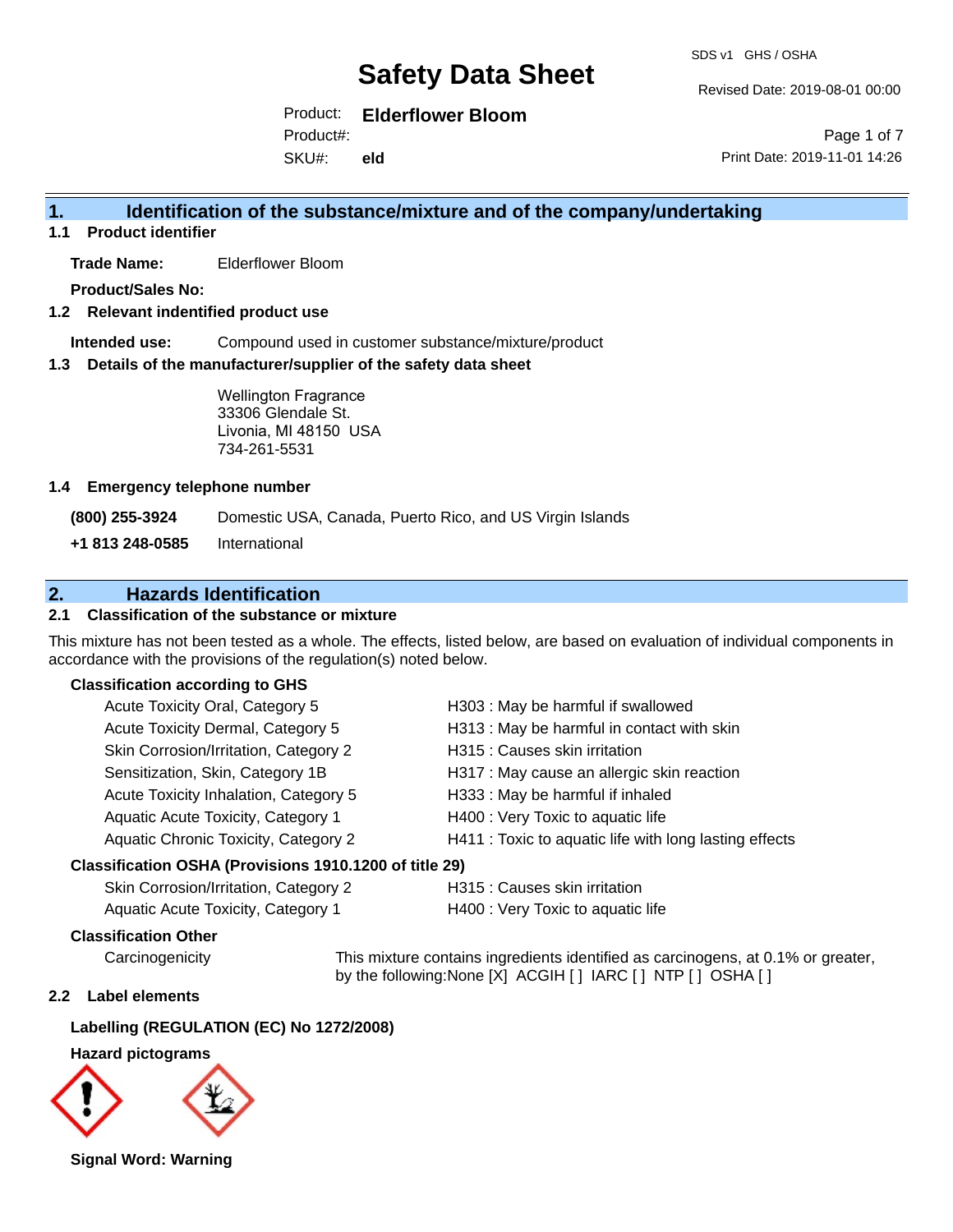#### SDS v1 GHS / OSHA

Revised Date: 2019-08-01 00:00

# Product: **Elderflower Bloom**

SKU#: Product#: **eld**

Page 2 of 7 Print Date: 2019-11-01 14:26

| <b>Hazard statments</b>         |                                                                         |
|---------------------------------|-------------------------------------------------------------------------|
| H303                            | May be harmful if swallowed                                             |
| H313                            | May be harmful in contact with skin                                     |
| H315                            | Causes skin irritation                                                  |
| H317                            | May cause an allergic skin reaction                                     |
| H333                            | May be harmful if inhaled                                               |
| H400                            | Very Toxic to aquatic life                                              |
| H411                            | Toxic to aquatic life with long lasting effects                         |
| <b>Precautionary Statements</b> |                                                                         |
| <b>Prevention:</b>              |                                                                         |
| P <sub>264</sub>                | Wash hands thoroughly after handling                                    |
| P <sub>272</sub>                | Contaminated work clothing should not be allowed out of the workplace   |
| P <sub>273</sub>                | Avoid release to the environment                                        |
| Response:                       |                                                                         |
| $P302 + P352$                   | IF ON SKIN: Wash with soap and water                                    |
| $P304 + P312$                   | IF INHALED: Call a POISON CENTER or doctor/physician if you feel unwell |
| P312                            | Call a POISON CENTER or doctor/physician if you feel unwell             |
| $P333 + P313$                   | If skin irritation or a rash occurs: Get medical advice/attention       |
| P362                            | Take off contaminated clothing and wash before reuse                    |
| P363                            | Wash contaminated clothing before reuse                                 |
| P391                            | <b>Collect Spillage</b>                                                 |
| <b>Other Hazards</b><br>2.3     |                                                                         |
| no data available               |                                                                         |

# **3. Composition/Information on Ingredients**

# **3.1 Mixtures**

This product is a complex mixture of ingredients, which contains among others the following substance(s), presenting a health or environmental hazard within the meaning of the UN Globally Harmonized System of Classification and Labeling of Chemicals (GHS):

| CAS#<br>Ingredient     | EC#                                     | Conc.<br>Range | <b>GHS Classification</b>    |
|------------------------|-----------------------------------------|----------------|------------------------------|
| $101 - 86 - 0$         | 202-983-3<br>Hexyl cinnamaldehyde       | $10 - 20 %$    | H303; H316; H317; H400; H411 |
| 54464-57-2             | 259-174-3                               | $10 - 20 %$    | H315; H317; H400; H410       |
|                        | Tetramethyl Acetyloctahydronaphthalenes |                |                              |
| 24851-98-7             | 246-495-9                               | $5 - 10%$      | H402                         |
|                        | Methyldihydrojasmonate                  |                |                              |
| 120-51-4               | 204-402-9                               | $2 - 5%$       | H302; H313; H400; H411       |
| <b>Benzyl Benzoate</b> |                                         |                |                              |
| $105 - 95 - 3$         | 203-347-8                               | $2 - 5%$       | H401                         |
| Ethylene brassylate    |                                         |                |                              |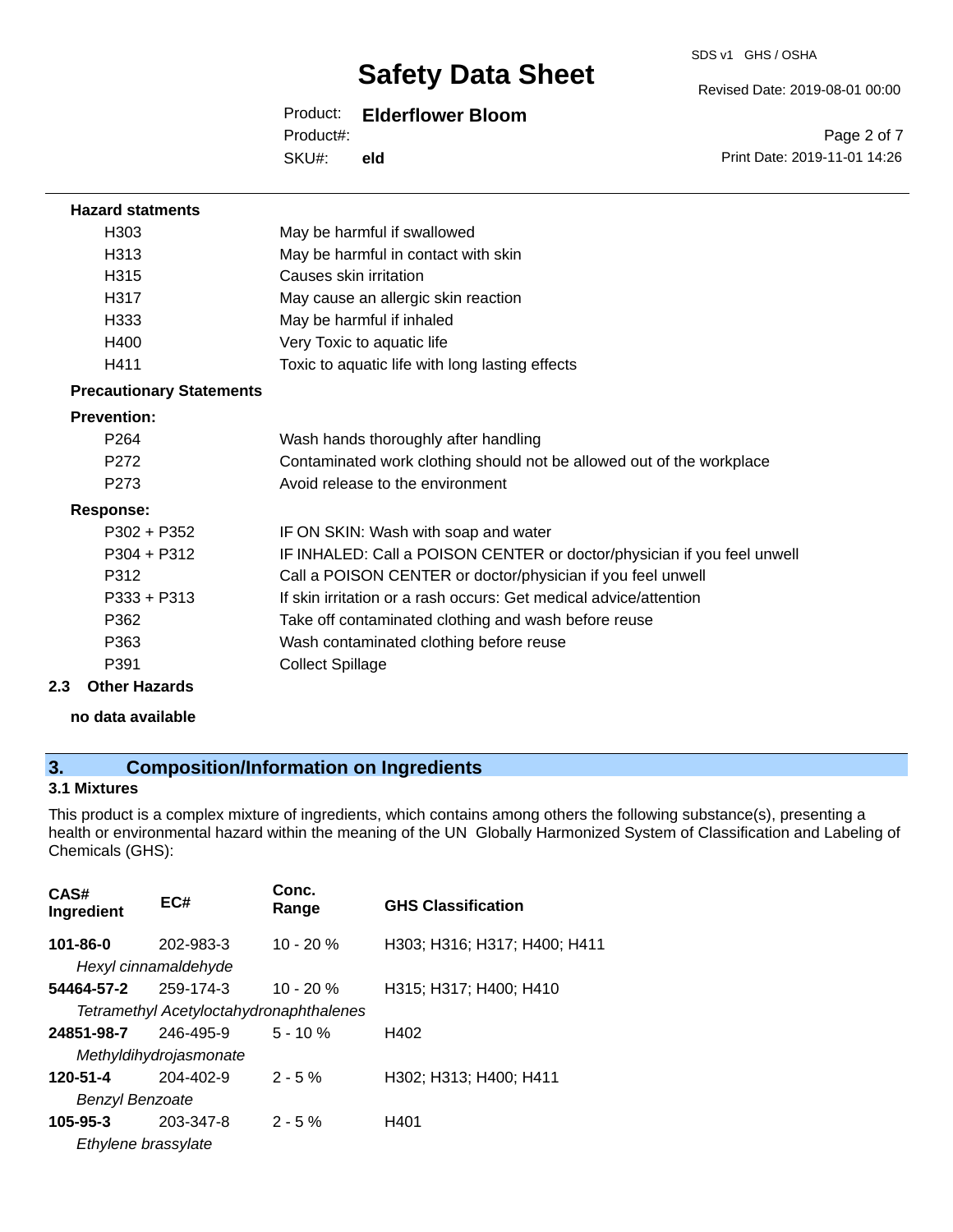SDS v1 GHS / OSHA

Revised Date: 2019-08-01 00:00

# Product: **Elderflower Bloom**

Product#:

SKU#: **eld**

#### Page 3 of 7 Print Date: 2019-11-01 14:26

| CAS#<br>Ingredient    | EC#                                                      | Conc.<br>Range | <b>GHS Classification</b>          |
|-----------------------|----------------------------------------------------------|----------------|------------------------------------|
| 63500-71-0            | 405-040-6<br>Isobutyl Methyl Tetrahydropyranol           | $2 - 5\%$      | H <sub>319</sub>                   |
| 1222-05-5             | 214-946-9<br>Hexamethylindanopyran                       | $2 - 5%$       | H316; H400; H410                   |
| 5989-27-5<br>Limonene | 227-813-5                                                | $2 - 5 \%$     | H226; H304; H315; H317; H400; H410 |
| 78-70-6<br>Linalool   | 201-134-4                                                | $2 - 5 \%$     | H227; H303; H315; H317; H319; H402 |
| 1205-17-0             | 214-881-6<br>a-Methyl-1,3-benzodioxole-5-propionaldehyde | $1 - 2\%$      | H303; H317; H361; H401; H411       |

See Section 16 for full text of GHS classification codes

See Section 16 for full text of GHS classification codes which where not shown in section 2

Total Hydrocarbon Content (%  $w/w$ ) = 2.29

# **4. First Aid Measures 4.1 Description of first aid measures Inhalation:** Remove from exposure site to fresh air and keep at rest.

| P                     | no doto ovojloblo                                                                                             |
|-----------------------|---------------------------------------------------------------------------------------------------------------|
|                       | 4.2 Most important symptoms and effects, both acute and delayed                                               |
| Ingestion:            | Rinse mouth with water and obtain medical advice.                                                             |
| <b>Skin Exposure:</b> | Remove contaminated clothes. Wash thoroughly with water (and soap).<br>Contact physician if symptoms persist. |
| Eye Exposure:         | Flush immediately with water for at least 15 minutes.<br>Contact physician if symptoms persist.               |
|                       | Obtain medical advice.                                                                                        |

| Symptoms:                                                                      | no gata avaliable                        |
|--------------------------------------------------------------------------------|------------------------------------------|
| Risks:                                                                         | Refer to Section 2.2 "Hazard Statements" |
| 4.3 Indication of any immediate medical attention and special treatment needed |                                          |

| 5.<br><b>Fire-Fighting measures</b>                       |                                                   |
|-----------------------------------------------------------|---------------------------------------------------|
| <b>Extinguishing media</b><br>5.1                         |                                                   |
| Suitable:                                                 | Carbon dioxide (CO2), Dry chemical, Foam          |
| Unsuitable                                                | Do not use a direct water jet on burning material |
| 5.2 Special hazards arising from the substance or mixture |                                                   |
| During fire fighting:                                     | Water may be ineffective                          |
| <b>Advice for firefighters</b><br>5.3                     |                                                   |
| <b>Further information:</b>                               | Standard procedure for chemical fires             |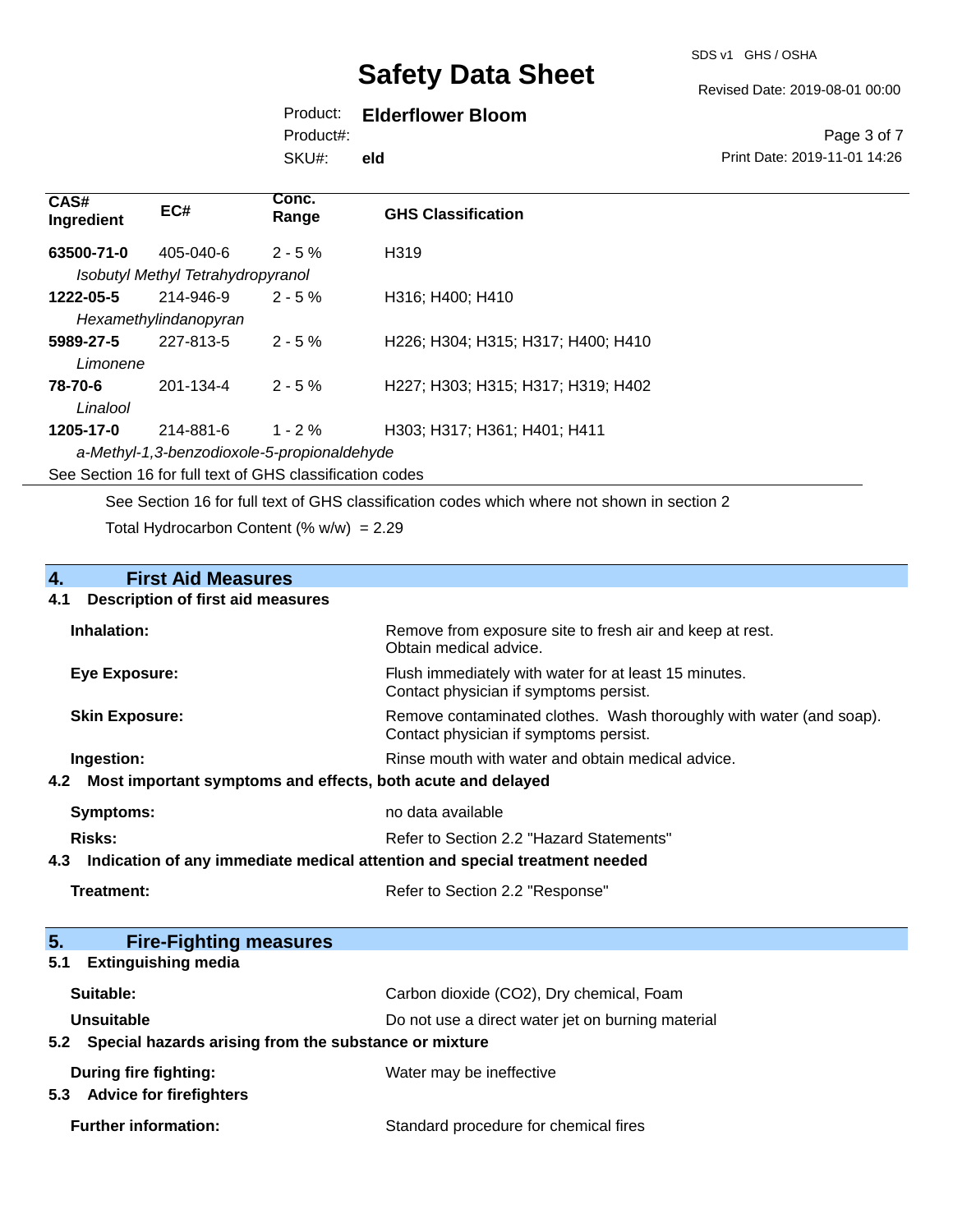#### Revised Date: 2019-08-01 00:00

Product: **Elderflower Bloom**

SKU#: Product#: **eld**

Page 4 of 7 Print Date: 2019-11-01 14:26

#### **6. Accidental Release Measures**

#### **6.1 Personal precautions, protective equipment and emergency procedures**

Avoid inhalation and contact with skin and eyes. A self-contained breathing apparatus is recommended in case of a major spill.

#### **6.2 Environmental precautions**

Keep away from drains, soil, and surface and groundwater.

#### **6.3 Methods and materials for containment and cleaning up**

Clean up spillage promptly. Remove ignition sources. Provide adequate ventilation. Avoid excessive inhalation of vapors. Gross spillages should be contained by use of sand or inert powder and disposed of according to the local regulations.

#### **6.4 Reference to other sections**

Not Applicable

## **7. Handling and Storage**

#### **7.1 Precautions for safe handling**

Apply according to good manufacturing and industrial hygiene practices with proper ventilation. Do not drink, eat or smoke while handling. Respect good personal hygiene.

#### **7.2 Conditions for safe storage, including any incompatibilities**

Store in a cool, dry and ventilated area away from heat sources and protected from light in tightly closed original container. Avoid uncoated metal container. Keep air contact to a minimum.

#### **7.3 Specific end uses**

No information available

### **8. Exposure Controls/Personal Protection**

#### **8.1 Control parameters**

| <b>Exposure Limits:</b> |  | Contains no substances with occupational exposure limit values. |  |  |  |
|-------------------------|--|-----------------------------------------------------------------|--|--|--|
|-------------------------|--|-----------------------------------------------------------------|--|--|--|

**Engineering Controls:** Use local exhaust as needed.

#### **8.2 Exposure controls - Personal protective equipment**

| Eye protection:                | Tightly sealed goggles, face shield, or safety glasses with brow guards and side shields, etc.<br>as may be appropriate for the exposure |
|--------------------------------|------------------------------------------------------------------------------------------------------------------------------------------|
| <b>Respiratory protection:</b> | Avoid excessive inhalation of concentrated vapors. Apply local ventilation where appropriate.                                            |
| <b>Skin protection:</b>        | Avoid Skin contact. Use chemically resistant gloves as needed.                                                                           |

#### **9. Physical and Chemical Properties**

#### **9.1 Information on basic physical and chemical properties**

| Appearance:            | Liquid                                 |
|------------------------|----------------------------------------|
| Odor:                  | Conforms to Standard                   |
| Color:                 | Nearly Colorless to Pale Yellow (G0-2) |
| Viscosity:             | Liquid                                 |
| <b>Freezing Point:</b> | Not determined                         |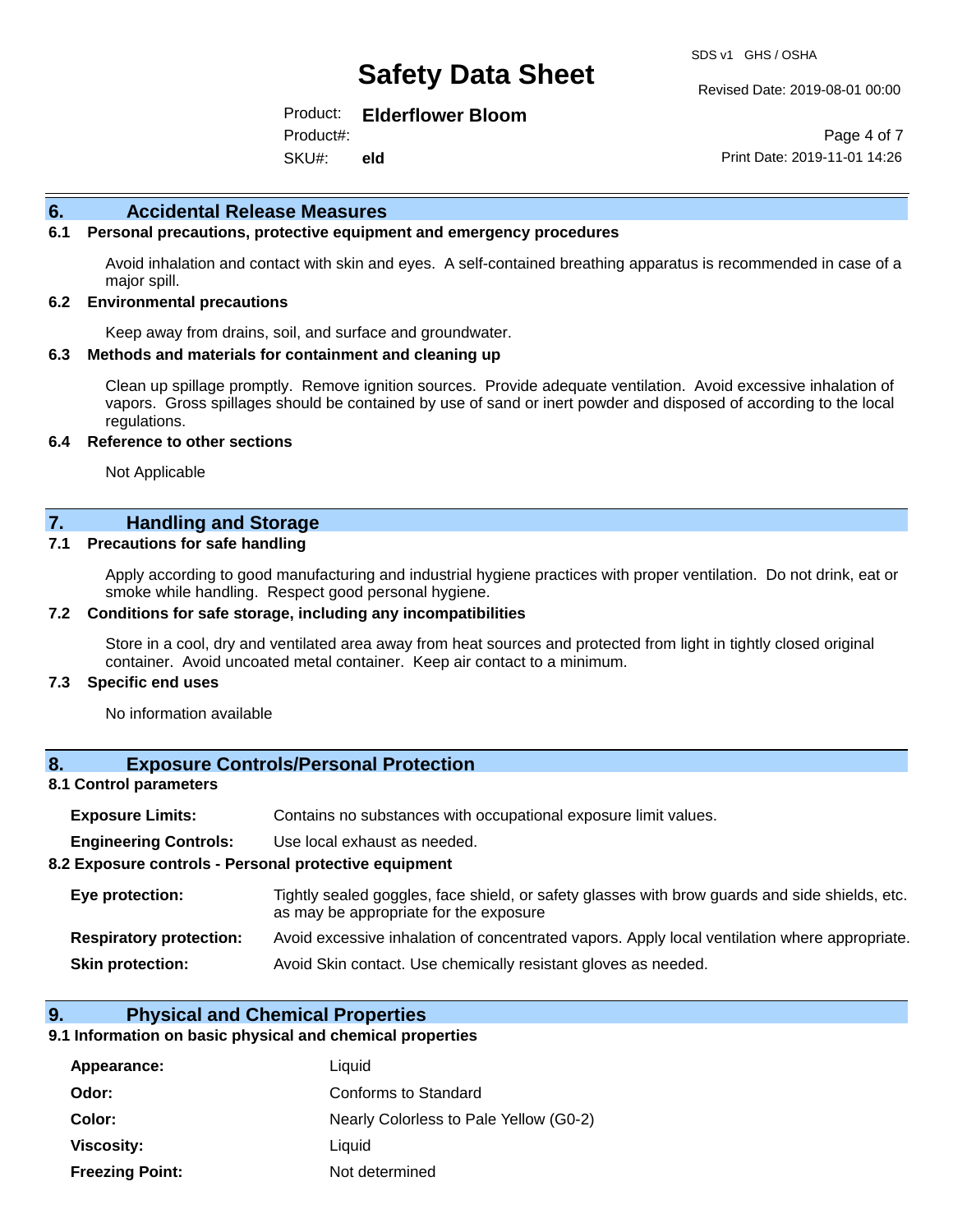### SDS v1 GHS / OSHA

# **Safety Data Sheet**

## Product: **Elderflower Bloom** Product#:

SKU#: **eld** Revised Date: 2019-08-01 00:00

Page 5 of 7 Print Date: 2019-11-01 14:26

| <b>Boiling Point:</b>        | Not determined     |
|------------------------------|--------------------|
| <b>Melting Point:</b>        | Not determined     |
| <b>Flashpoint (CCCFP):</b>   | $>200$ F (93.33 C) |
| <b>Auto flammability:</b>    | Not determined     |
| <b>Explosive Properties:</b> | None Expected      |
| <b>Oxidizing properties:</b> | None Expected      |
| Vapor Pressure (mmHg@20 C):  | 0.0368             |
| %VOC:                        | 0.04               |
| Specific Gravity @ 25 C:     | 0.9440             |
| Density @ 25 C:              | 0.9410             |
| Refractive Index @ 20 C:     | 1.4750             |
| Soluble in:                  | Oil                |

# **10. Stability and Reactivity**

| 10.1 Reactivity                         | <b>None</b>                                        |
|-----------------------------------------|----------------------------------------------------|
| <b>10.2 Chemical stability</b>          | Stable                                             |
| 10.3 Possibility of hazardous reactions | None known                                         |
| <b>10.4 Conditions to avoid</b>         | None known                                         |
| 10.5 Incompatible materials             | Strong oxidizing agents, strong acids, and alkalis |
| 10.6 Hazardous decomposition products   | None known                                         |

# **11. Toxicological Information**

# **11.1 Toxicological Effects**

Acute Toxicity Estimates (ATEs) based on the individual Ingredient Toxicity Data utilizing the "Additivity Formula"

| Acute toxicity - Oral - (Rat) mg/kg                | (LD50: 4164.2958) May be harmful if swallowed            |
|----------------------------------------------------|----------------------------------------------------------|
| Acute toxicity - Dermal - (Rabbit) mg/kg           | (LD50: 4920.8423) May be harmful in contact with skin    |
| Acute toxicity - Inhalation - (Rat) mg/L/4hr       | (LD50: 51.5854) May be harmful if inhaled                |
| <b>Skin corrosion / irritation</b>                 | May be harmful if inhaled                                |
| Serious eye damage / irritation                    | Not classified - the classification criteria are not met |
| <b>Respiratory sensitization</b>                   | Not classified - the classification criteria are not met |
| <b>Skin sensitization</b>                          | May cause an allergic skin reaction                      |
| <b>Germ cell mutagenicity</b>                      | Not classified - the classification criteria are not met |
| Carcinogenicity                                    | Not classified - the classification criteria are not met |
| <b>Reproductive toxicity</b>                       | Not classified - the classification criteria are not met |
| Specific target organ toxicity - single exposure   | Not classified - the classification criteria are not met |
| Specific target organ toxicity - repeated exposure | Not classified - the classification criteria are not met |
| <b>Aspiration hazard</b>                           | Not classified - the classification criteria are not met |
|                                                    |                                                          |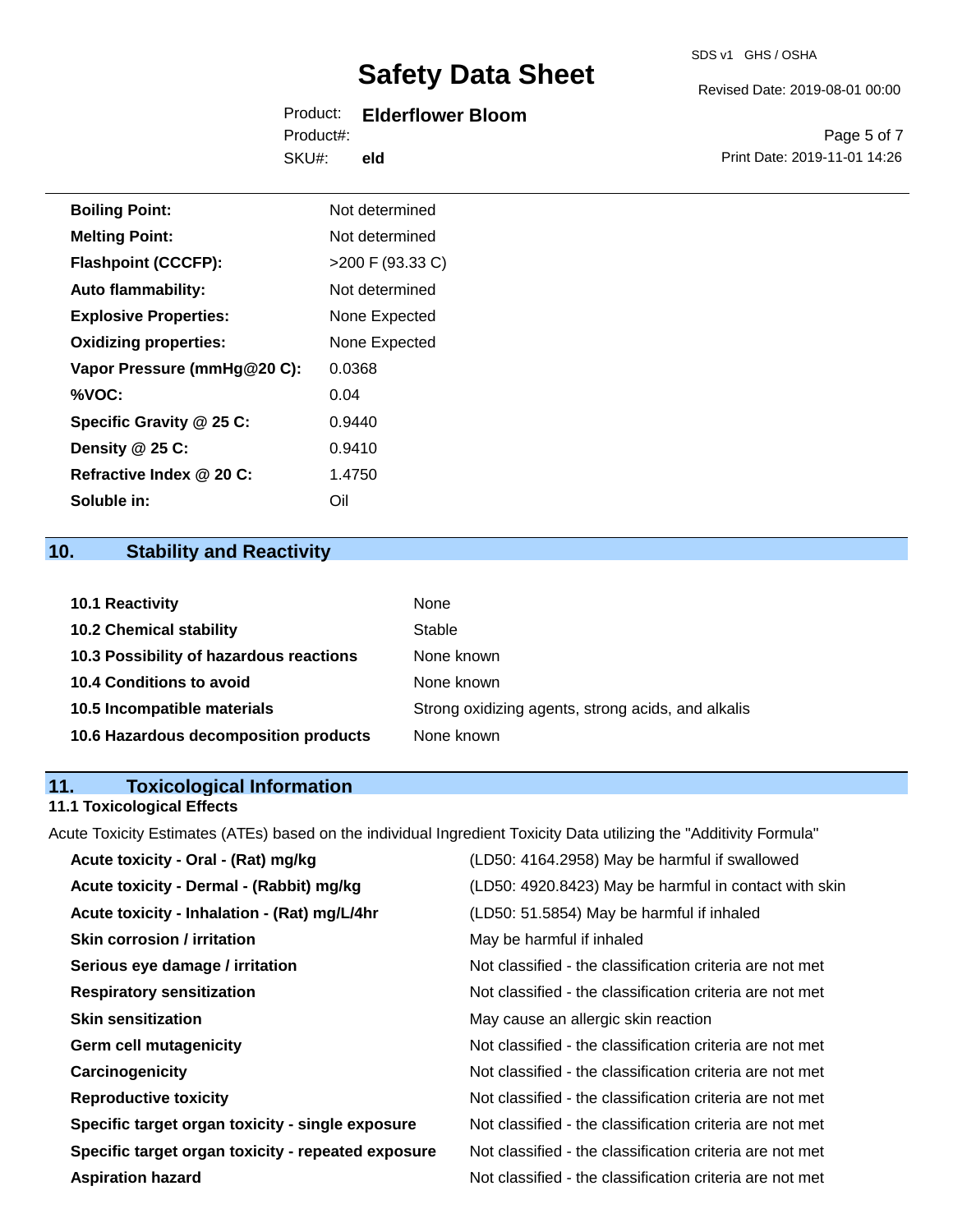SDS v1 GHS / OSHA

Revised Date: 2019-08-01 00:00

# Product: **Elderflower Bloom**

SKU#: Product#: **eld**

Page 6 of 7 Print Date: 2019-11-01 14:26

# **12. Ecological Information**

**12.1 Toxicity**

| <b>Acute acquatic toxicity</b>     | Very Toxic to aquatic life                      |
|------------------------------------|-------------------------------------------------|
| <b>Chronic acquatic toxicity</b>   | Toxic to aquatic life with long lasting effects |
| <b>Toxicity Data on soil</b>       | no data available                               |
| <b>Toxicity on other organisms</b> | no data available                               |
|                                    |                                                 |
| 12.2 Persistence and degradability | no data available                               |
| 12.3 Bioaccumulative potential     | no data available                               |
| 12.4 Mobility in soil              | no data available                               |
| 12.5 Other adverse effects         | no data available                               |

### **13. Disposal Conditions**

#### **13.1 Waste treatment methods**

Do not allow product to reach sewage systems. Dispose of in accordance with all local and national regulations. Send to a licensed waste management company.The product should not be allowed to enter drains, water courses or the soil. Do not contaminate ponds, waterways or ditches with chemical or used container.

# **14. Transport Information**

| <b>Marine Pollutant</b>                                       | Yes. Ingredient of greatest environmental impact:<br>101-86-0: (10 - 20 %) : Hexyl cinnamaldehyde |                                     |                   |                 |               |
|---------------------------------------------------------------|---------------------------------------------------------------------------------------------------|-------------------------------------|-------------------|-----------------|---------------|
| <b>Regulator</b>                                              |                                                                                                   | <b>Class</b>                        | <b>Pack Group</b> | <b>Sub Risk</b> | UN-nr.        |
| U.S. DOT (Non-Bulk)                                           |                                                                                                   | Not Regulated - Not Dangerous Goods |                   |                 |               |
| <b>Chemicals NOI</b>                                          |                                                                                                   |                                     |                   |                 |               |
| <b>ADR/RID (International Road/Rail)</b>                      |                                                                                                   |                                     |                   |                 |               |
| <b>Environmentally Hazardous</b><br>Substance, Liquid, n.o.s. |                                                                                                   | 9                                   | Ш                 |                 | <b>UN3082</b> |
| <b>IATA (Air Cargo)</b>                                       |                                                                                                   |                                     |                   |                 |               |
| <b>Environmentally Hazardous</b><br>Substance, Liquid, n.o.s. |                                                                                                   | 9                                   | Ш                 |                 | UN3082        |
| <b>IMDG (Sea)</b>                                             |                                                                                                   |                                     |                   |                 |               |
| <b>Environmentally Hazardous</b><br>Substance, Liquid, n.o.s. |                                                                                                   | 9                                   | Ш                 |                 | UN3082        |

# **15. Regulatory Information**

#### **U.S. Federal Regulations**

**TSCA (Toxic Substance Control Act)** All components of the substance/mixture are listed or exempt

**40 CFR(EPCRA, SARA, CERCLA and CAA)** This product contains NO components of concern.

**U.S. State Regulations**